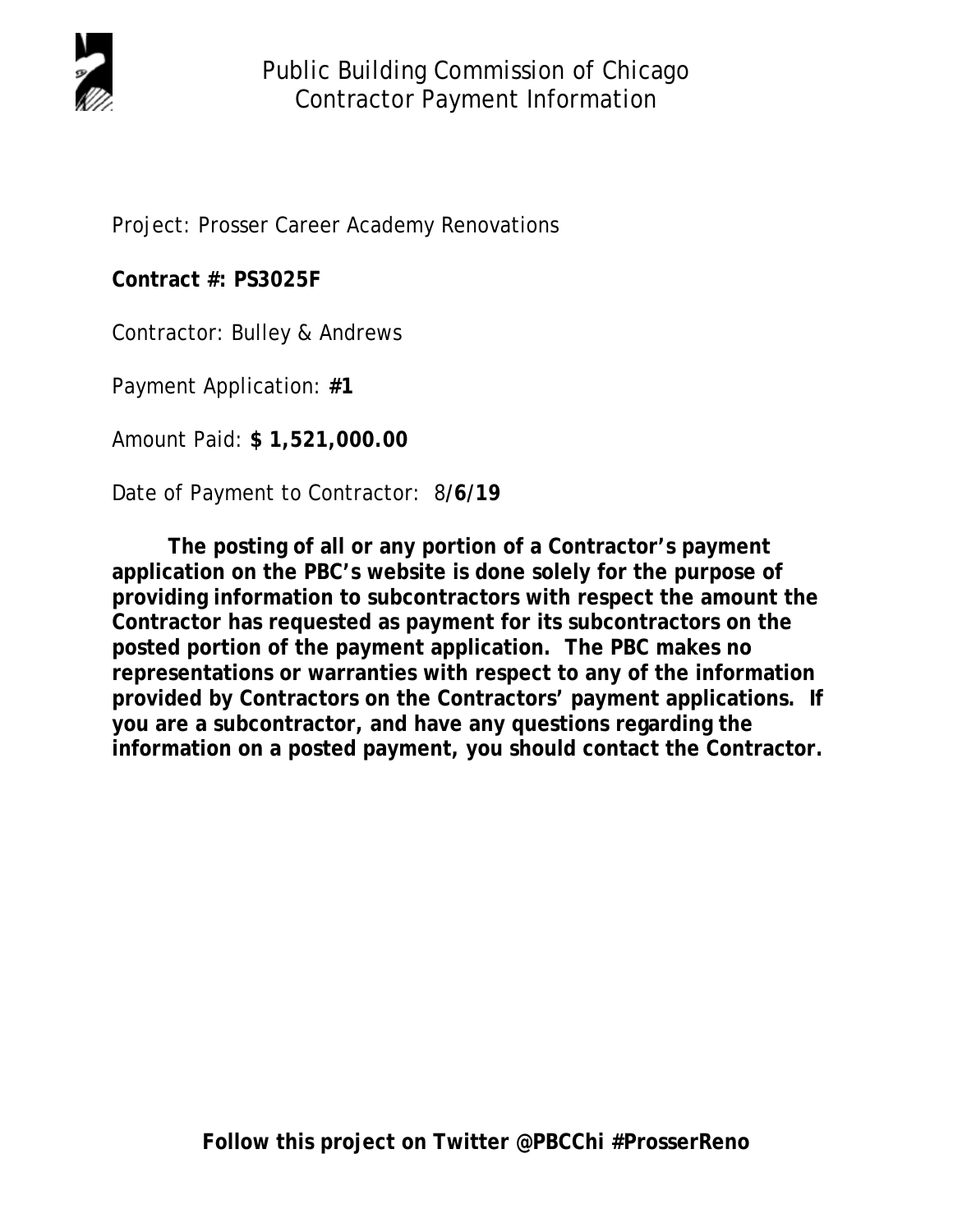# PAYMENT REQUEST FORM CHECKLIST

| Monthly Estimate No.: |                |  |                        |  |  |
|-----------------------|----------------|--|------------------------|--|--|
| For the Period:       |                |  | 2/13/2019 to 6/30/2019 |  |  |
| Contract No.:         | <b>PS3025F</b> |  |                        |  |  |

Date:

6/30/2019

### To: PUBLIC BUILDING COMMISSION OF CHICAGO

# For Work On: Prosser Career Academy CTE - Renovation Work

| <b>ITEM</b><br>NO. | <b>EXHIBIT</b>                 | <b>DESCRIPTION</b>                                                          |  |  |  |  |
|--------------------|--------------------------------|-----------------------------------------------------------------------------|--|--|--|--|
|                    | <b>NEXHIBIT S (cover page)</b> | <b>CERTIFICATE OF ARCHITECT OR PMO</b>                                      |  |  |  |  |
| 12.                | <b>EXHIBIT A REVISED</b>       | CONTRACTOR'S SWORN STATEMENT (PARTIAL PAYMENT)                              |  |  |  |  |
| 3                  | <b>MEXHIBIT A</b>              | <b>CONTRACTOR'S SWORN STATEMENT (PARTIAL PAYMENT) signature/notary page</b> |  |  |  |  |
| 4                  | <b>MEXHIBIT M REVISED</b>      | <b>PAYMENT REQUEST FORM (SOV)</b>                                           |  |  |  |  |
| 15.                | <b>MEXHIBIT M</b>              | <b>SUMMARY OF ESTIMATE SHEETS</b>                                           |  |  |  |  |
| 6                  | <b>OLEXHIBIT M</b>             | <b>PAYMENT APPLICATION FORM CONTINGENCY CHANGE ORDER</b>                    |  |  |  |  |
| 17.                | <b>OLEXHIBIT M</b>             | <b>PAYMENT APPLICATION FORM CHANGE ORDER</b>                                |  |  |  |  |
| 61                 | <b>□IEXHIBIT M</b>             | <b>PAYMENT APPLICATION FORM MATERIAL STORED</b>                             |  |  |  |  |
| 8                  | <b>LUEXHIBIT M</b>             | PAYMENT APPLICATION FORM SITEWORK ALLOWANCE                                 |  |  |  |  |
|                    | 10 <b>KJEXHIBIT M</b>          | CONTRACTOR'S WAIVER OF LEIN FOR PARTIAL PAYMENT                             |  |  |  |  |
|                    | 11 <b>XIEXHIBIT M</b>          | <b>ISTATUS REPORT OF MBE/WBE SUBCONTRACT PAYMENTS</b>                       |  |  |  |  |
|                    |                                |                                                                             |  |  |  |  |

12. General Trades - Supporting Documents

12. Certificates of Insurance - Builders Risk & General Liability

13. Payment & Performance Bond - Supporting Document

14. Contingency Log

15. Bulley & Andrews W-9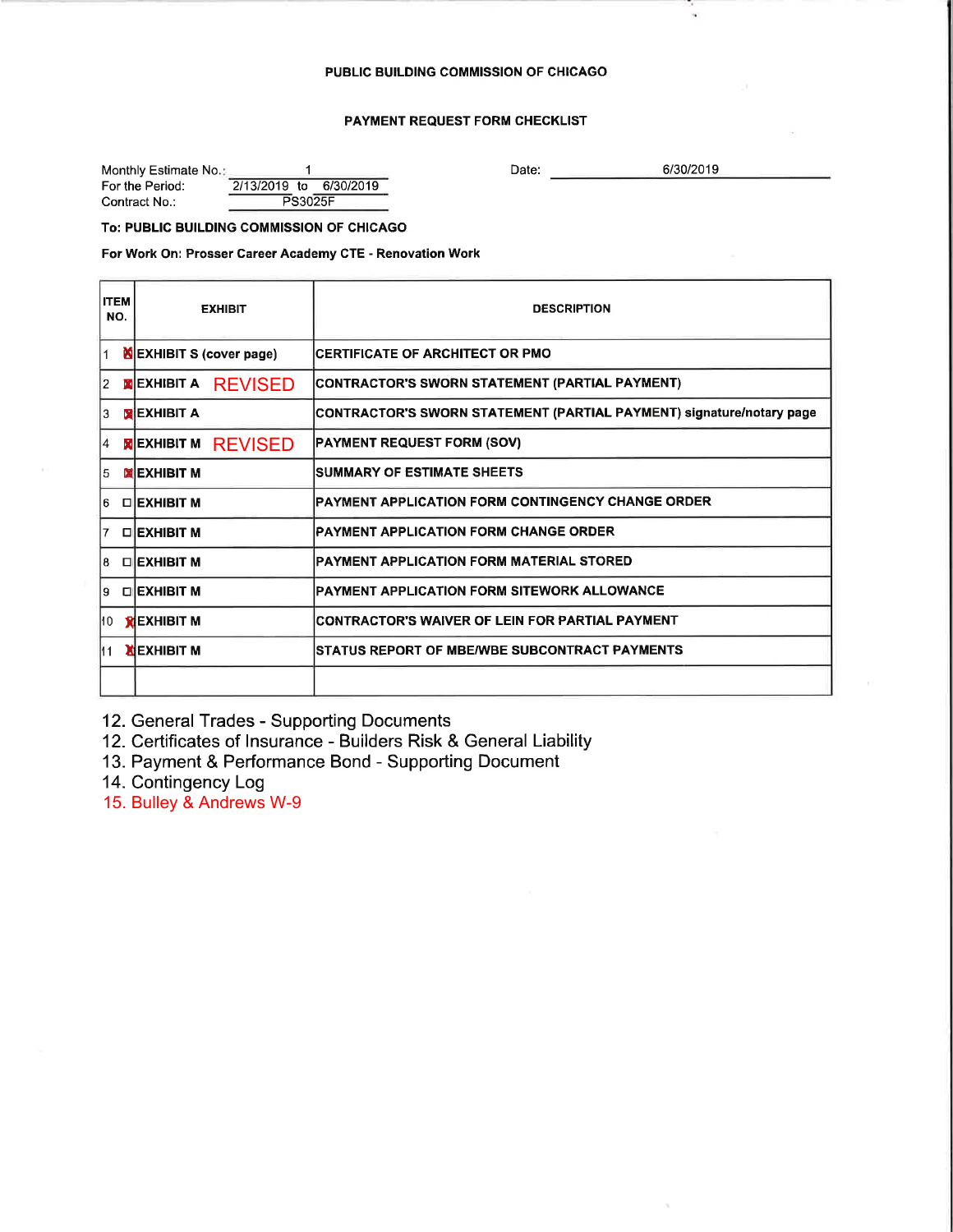## **PUBLIC BUILDING COMMISSION OF CHICAGO**

#### **EXHIBIT A**

## **CONTRACTOR'S SWORN STATEMENT AND AFFIDAVIT FOR PARTIAL PAYMENT (1 of 2)**

|                     | CONTRACTOR BULLEY & ANDREWS, LLC.<br>Project Name PROSSER CAREER ACADEMY CTE                                                                                                                                                                                                                                                                                                                                                |                               |                   |        |                       |                |          |                                   |               |            |                      |                |                   |
|---------------------|-----------------------------------------------------------------------------------------------------------------------------------------------------------------------------------------------------------------------------------------------------------------------------------------------------------------------------------------------------------------------------------------------------------------------------|-------------------------------|-------------------|--------|-----------------------|----------------|----------|-----------------------------------|---------------|------------|----------------------|----------------|-------------------|
| PBC Project # 05375 |                                                                                                                                                                                                                                                                                                                                                                                                                             |                               |                   |        |                       |                |          |                                   |               |            |                      |                |                   |
|                     |                                                                                                                                                                                                                                                                                                                                                                                                                             |                               |                   |        |                       |                |          |                                   |               |            |                      |                |                   |
|                     | Job Location 2148 N. LONG AVE CHICAGO, IL 60639                                                                                                                                                                                                                                                                                                                                                                             |                               |                   |        |                       |                |          |                                   |               |            |                      |                |                   |
| Owner               | <b>APPLICATION FOR PAYMENT #1</b><br>Public Building Commission Of Chicago                                                                                                                                                                                                                                                                                                                                                  |                               |                   |        |                       |                |          |                                   |               |            |                      |                |                   |
|                     |                                                                                                                                                                                                                                                                                                                                                                                                                             |                               |                   |        |                       |                |          |                                   |               |            |                      |                |                   |
|                     | STATE OF ILLINOIS }<br>COUNTY OF COOK                                                                                                                                                                                                                                                                                                                                                                                       | SS                            |                   |        |                       |                |          |                                   |               |            |                      |                |                   |
|                     | The affiant, being first duly swom on oath, deposes and says that he/she is CFO / VICE PRESIDENT, of BULLEY & ANDREWS, LLC, an Illinois corporation, and duly authorized to make this Affidavit in behalf of<br>said corporation, and individually; that he/she is well acquainted with the facts herein set forth and that said corporation is the Contractor with the PUBLIC BUILDING COMMISSION OF CHICAGO, Owner, under |                               |                   |        |                       |                |          |                                   |               |            |                      |                |                   |
|                     | Contract No. PS3025F dated the 13th day of February, 2019, for the following project:                                                                                                                                                                                                                                                                                                                                       |                               |                   |        |                       |                |          |                                   |               |            |                      |                |                   |
|                     | PROSSER CAREER ACADEMY CTE - RENOVATION WORK                                                                                                                                                                                                                                                                                                                                                                                |                               |                   |        |                       |                |          |                                   |               |            |                      |                |                   |
|                     |                                                                                                                                                                                                                                                                                                                                                                                                                             |                               |                   |        |                       |                |          |                                   |               |            |                      |                |                   |
|                     | that the following statements are made for the purpose of procuring a partial payment of                                                                                                                                                                                                                                                                                                                                    |                               |                   |        |                       | \$1,521,000.00 |          | under the terms of said Contract; |               |            |                      |                |                   |
|                     | That the work for which payment is requested has been completed, free and clear of any and all claims, liens, charges, and expenses of any kind or nature whatsoever, and in full compliance                                                                                                                                                                                                                                |                               |                   |        |                       |                |          |                                   |               |            |                      |                |                   |
|                     | with the contract documents and the requirements of said Owner under them. That for the purposes of said contract, the following persons have been contracted with, and have furnished or<br>prepared materials, equipment, supplies, and services for, and having done labor on said improvement. That the respective amounts set forth opposite their names is the full amount of                                         |                               |                   |        |                       |                |          |                                   |               |            |                      |                |                   |
|                     | money due and to become due to each of them respectively. That this statement is a full, true, and complete statement of all such persons and of the full amount now due and the amount<br>heretofore paid to each of them for such labor, materials, equipment, supplies, and services, furnished or prepared by each of them to or on account of said work, as stated:                                                    |                               |                   |        |                       |                |          |                                   |               |            |                      |                |                   |
|                     |                                                                                                                                                                                                                                                                                                                                                                                                                             |                               |                   |        |                       |                |          |                                   |               |            |                      |                |                   |
|                     |                                                                                                                                                                                                                                                                                                                                                                                                                             |                               |                   |        |                       |                |          |                                   |               |            |                      |                |                   |
|                     |                                                                                                                                                                                                                                                                                                                                                                                                                             |                               |                   |        |                       |                |          | ---Work Completed--               |               |            |                      |                |                   |
| ITEM#               | Subcontractor Name & Address                                                                                                                                                                                                                                                                                                                                                                                                | Type of Work                  | Original contract | Change | Adjusted Contract Amt | % Complete     | Previous | Current                           | Total to date | retainage  | net previous billing | net amount due | remaining to bill |
|                     |                                                                                                                                                                                                                                                                                                                                                                                                                             |                               | amount            | Orders |                       |                |          |                                   |               |            |                      |                |                   |
| 01000               | <b>BULLEY &amp; ANDREWS</b>                                                                                                                                                                                                                                                                                                                                                                                                 | <b>GENERAL CONDITIONS</b>     | 398,260.00        |        | 398,260.00            | 20%            | 0.00     | 79,652.00                         | 79,652.00     | 7,965.20   | 0.00                 | 71,686.80      | 326,573.20        |
| 01520               | <b>BULLEY &amp; ANDREWS</b>                                                                                                                                                                                                                                                                                                                                                                                                 | P&P BOND                      | 69,816.26         |        | 69,816.26             | 100%           | 0.00     | 69,816.26                         | 69,816.26     | 6,981.63   | 0.00                 | 62,834.63      | 6,981.63          |
| 01701               | <b>BULLEY &amp; ANDREWS</b>                                                                                                                                                                                                                                                                                                                                                                                                 | PRECON SERVICES               | 100,000.00        |        | 100,000.00            | 100%           | 0.00     | 100,000.00                        | 100,000.00    | 10,000,00  | 0.00                 | 90,000.00      | 10.000.00         |
| 01990               | <b>BULLEY &amp; ANDREWS</b>                                                                                                                                                                                                                                                                                                                                                                                                 | PBC ALLOWANCES                | 210,000.00        |        | 210,000.00            | 0%             | 0.00     | 0.00                              | 0.00          | 0.00       | 0.00                 | 0.00           | 210,000.00        |
| 01991               | <b>BULLEY &amp; ANDREWS</b>                                                                                                                                                                                                                                                                                                                                                                                                 | CM CONTINGENCY                | 200,000.00        |        | 200,000.00            | 0%             | 0.00     | 0.00                              | 0.00          | 0.00       | 0.00                 | 0.00           | 200,000.00        |
| 01992               | <b>BULLEY &amp; ANDREWS</b>                                                                                                                                                                                                                                                                                                                                                                                                 | PBC CONTINGENCY               | 450,000.00        |        | 450,000.00            | 0%             | 0.00     | 0.00                              | 0.00          | 0.00       | 0.00                 | 0.00           | 450,000.00        |
| 02001S              | MILBURN, LLC                                                                                                                                                                                                                                                                                                                                                                                                                | DEMOLITION                    | 889,800.00        |        | 889,800.00            | 100%           | 0.00     | 889,800.00                        | 889,800.00    | 88,980.00  | 0.00                 | 800,820.00     | 88,980.00         |
| 04000S              | HORN, INC                                                                                                                                                                                                                                                                                                                                                                                                                   | <b>MASONRY</b>                | 525,900.00        |        | 525,900.00            | 0%             | 0.00     | 0.00                              | 0.00          | 0.00       | 0.00                 | 0.00           | 525,900.00        |
| 05000S              | SG KRAUSS CO                                                                                                                                                                                                                                                                                                                                                                                                                | STRUCTURAL STEEL              | 657,552.00        |        | 657,552.00            | 0%             | 0.00     | 0.00                              | 0.00          | 0.00       | 0.00                 | 0.00           | 657,552.00        |
| 06000               | <b>BULLEY &amp; ANDREWS</b>                                                                                                                                                                                                                                                                                                                                                                                                 | <b>GENERAL TRADES</b>         | 792,117.00        |        | 792,117.00            | 4%             | 0.00     | 35,000.00                         | 35,000.00     | 3,500.00   | 0.00                 | 31,500.00      | 760,617.00        |
| 07000S              | -1 ROOFING CO                                                                                                                                                                                                                                                                                                                                                                                                               | <b>ROOFING</b>                | 175,600.00        |        | 175,600.00            | 0%             | 0.00     | 0.00                              | 0.00          | 0.00       | 0.00                 | 0.00           | 175,600.00        |
| 09000S              | H&P CONTRACTOR, INC                                                                                                                                                                                                                                                                                                                                                                                                         | DRYWALL & CEILINGS            | 325,500.00        |        | 325,500.00            | 4%             | 0.00     | 12,000.00                         | 12,000.00     | 1,200.00   | 0.00                 | 10,800.00      | 314,700.00        |
| 09600S              | MR. DAVID'S FLOORING INT'L                                                                                                                                                                                                                                                                                                                                                                                                  | <b>FLOORING</b>               | 670,740.00        |        | 670,740.00            | 0%             | 0.00     | 0.00                              | 0.00          | 0.00       | 0.00                 | 0.00           | 670,740.00        |
| 09900S              | ALL-TECH DECORATING CO                                                                                                                                                                                                                                                                                                                                                                                                      | <b>PAINTING</b>               | 172,800.00        |        | 172,800.00            | 0%             | 0.00     | 0.00                              | 0.00          | 0.00       | 0.00                 | 0.00           | 172,800.00        |
| 11100S              | <b>GREAT LAKES WEST</b>                                                                                                                                                                                                                                                                                                                                                                                                     | <b>ITCHEN EQUIPMENT</b>       | 226,441.00        |        | 226,441.00            | 0%             | 0.00     | 0.00                              | 0.00          | 0.00       | 0.00                 | 0.00           | 226,441.00        |
| 15000S              | <b>MBER MECHANICAL</b>                                                                                                                                                                                                                                                                                                                                                                                                      | MECHANICAL                    | 2,290,000.00      |        | 2,290,000.00          | 2%             | 0.00     | 55,000.00                         | 55,000.00     | 5,500.00   | 0.00                 | 49,500.00      | 2,240,500.00      |
| 15400S              | TERRY PLUMBING                                                                                                                                                                                                                                                                                                                                                                                                              | PLUMBING                      | 616,895.00        |        | 616.895.00            | 5%             | 0.00     | 31.500.00                         | 31,500.00     | 3.150.00   | 0.00                 | 28,350.00      | 588.545.00        |
| 16000S              | FITZGERALDS ELECTRICAL                                                                                                                                                                                                                                                                                                                                                                                                      | ELECTRICAL                    | 2,007,650.00      |        | 2,007,650.00          | 7%             | 0.00     | 137,400.00                        | 137,400.00    | 13,740.00  | 0.00                 | 123,660.00     | 1,883,990.00      |
| 31999               | <b>BULLEY &amp; ANDREWS</b>                                                                                                                                                                                                                                                                                                                                                                                                 | <b>GENERAL LIABILITY INS.</b> | 237,376.39        |        | 237,376.39            | 100%           | 0.00     | 237,376.39                        | 237,376.39    | 23,737.64  | 0.00                 | 213,638.75     | 23,737.64         |
| 83000               | <b>BULLEY &amp; ANDREWS</b>                                                                                                                                                                                                                                                                                                                                                                                                 | FFF                           | 283,552.35        |        | 283,552.35            | 15%            | 0.00     | 42,455.35                         | 42,455.35     | 4,245.53   | 0.00                 | 38,209.82      | 245,342.53        |
| <b>SUBTOTAL</b>     |                                                                                                                                                                                                                                                                                                                                                                                                                             |                               | 11,300,000.00     | 0.00   | 11,300,000.00         | 14.96%         | 0.00     | 1,690,000.00                      | 1,690,000.00  | 169,000.00 | 0.00                 | 1,521,000.00   | 9,779,000.00      |